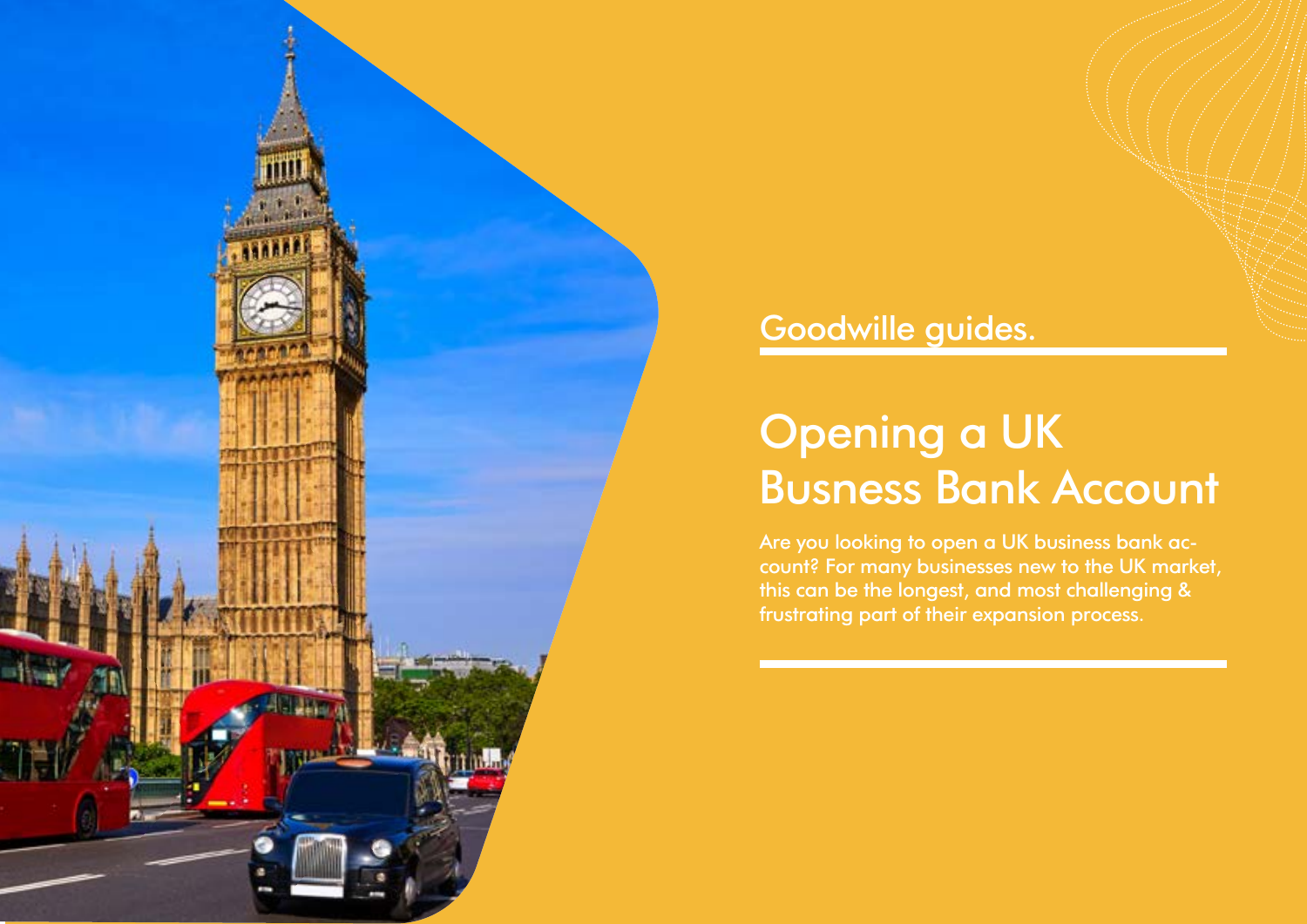## Opening a Business Bank Account



"If you are looking to establish your business in the UK, the likelihood is you will require a UK business bank account through which you can pay suppliers, employees and collect payment from customers. Whilst there is no legal requirement to have a UK bank account attached to your UK entity, it is often easier and cleaner to have one, so you can keep your UK entities transactions contained."

Solutions for a UK business bank account



- Kevin Rutter, CEO -

Goodwille.



The aim of this guide is to discuss the following key points:



How can we trade in the UK without an account

There is no legal requirement to have a UK bank account, and in the early stages many clients will begin to trade using their overseas bank account once the entity is setup. It is possible for your customers to pay UK invoices into your overseas bank account, albeit you and your customer may experience bank and currency charges, so this may not be attractive longer term.



Tips on opening a UK business bank account

#### Good to Know: A Nordic **Solution**

Payments to suppliers, HMRC and employee salary costs can also be made from your overseas account, but again you will face similar issues as described above.

The challenges you may face:

#### Why is it so difficult?

> Pension contributions must be taken by Direct Debit from a UK bank account – so if you are onboarding employees you must have a suitable solution.

> HMRC will issue refunds via cheque, which must be deposited into a UK bank account – so if you have no facility you may struggle to reclaim VAT or other taxes.

> Sponsorship and Visas are likely to require a UK bank account.

Banks are risk adverse, due to the potential reputational damage, along with fines & penalties if their clients are caught laundering money. The verification process banks must undertake is extensive, and they need to feel comfortable that their clients have obtained the deposited funds from legitimate sources.

For many of our clients, the Directors are often based abroad, and if they have limited UK physical presence (such as their own office), then the bank may deem this to be too risky, and may choose to decline their application. The requirements vary from bank-to-bank, so we have summarised these later in the document.

For clients who reside in the Nordics, our client account facility may provide a solution through which you can fulfil your responsibilities around workplace pensions. This will allow you to onboard employees quickly, whilst your own account is being setup.

### Goodwille.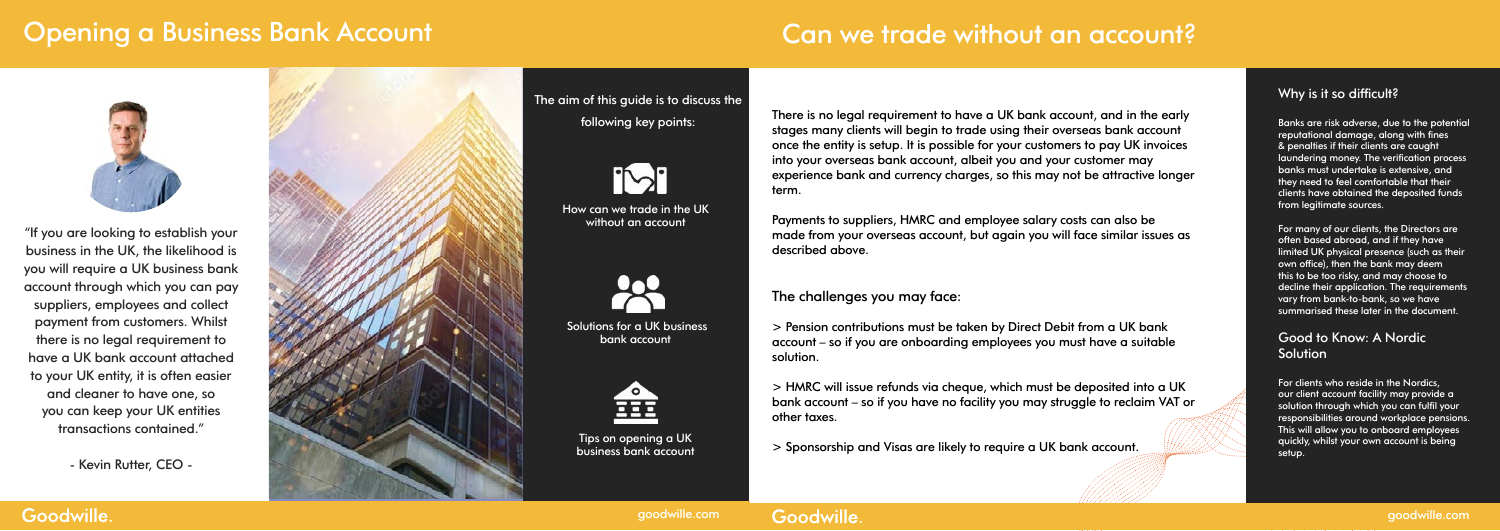# Qualifying Criteria for Various Banks

| <b>Name of Bank</b>          | <b>UK Director Requirement</b> | <b>UK Address Requirement</b> | Turnover Requirement Other |                                              |                           |
|------------------------------|--------------------------------|-------------------------------|----------------------------|----------------------------------------------|---------------------------|
| <b>Allied Irish Bank</b>     | $\checkmark$                   | $\bm{\times}$                 | X                          |                                              |                           |
| <b>Barclays</b>              | X                              | X                             | X                          | Branch director to visit a branch            |                           |
| <b>ClearBank</b>             | ×                              | ×                             | ×                          | FCA/PRA registered only                      |                           |
| <b>Co-op Bank</b>            | $\checkmark$                   | $\checkmark$                  | ×                          | UK director or employee                      |                           |
| Coutts & Co                  | X                              | X                             | ×                          | £1 million deposit required                  |                           |
| <b>HSBC</b>                  | $\checkmark$                   | X                             | ×                          | 50% of the directors                         | $\boldsymbol{\mathsf{M}}$ |
| <b>HSBC Corporate</b>        | $\checkmark$                   | ×                             | $\checkmark$               | 50% of the directors & £2 million + turnover | C(                        |
| <b>HSBC Kinectic Account</b> | $\checkmark$                   | ×                             | ×                          | 1 x shareholder UK resident                  | tł                        |
| Lloyds                       | ×                              | X                             | X                          |                                              | W                         |
| <b>Lloyds TSB</b>            | ×                              | ×                             | X                          |                                              | $\mathsf{n}$<br>tr        |
| Metro                        | $\checkmark$                   | ×                             | X                          | All director and shareholders                | $\ddot{}$                 |
| Monzo                        | ×                              | ×                             | ×                          | Director to have personal account            | &                         |
| Natwest/RBS                  | $\checkmark$                   | ×                             | ×                          | Main person on the account                   | U                         |
| Santander                    | $\checkmark$                   |                               | ×                          | UK director or employee                      | C(                        |
| <b>Santander Commercial</b>  | ×                              | ×                             | $\checkmark$               | Turnover of £6.5 million+                    | <b>Sr</b>                 |
| Starling                     | $\checkmark$                   | $\bm{\times}$                 | ×                          | All directors and PSCs                       | $\mathsf{d}$              |
| <b>SVB</b>                   | $\checkmark$                   | ×                             | ×                          |                                              |                           |
| Tandem                       | $\checkmark$                   | ×                             | ×                          |                                              |                           |
| Tide                         | $\checkmark$                   | ×                             | ×                          | Goodwille's address is acceptable            |                           |
| <b>Ulster Bank</b>           | $\checkmark$                   | $\checkmark$                  | ×                          | UK shareholders +company must be based in NI |                           |
| Wise                         | $\checkmark$                   | ×                             | ×                          |                                              |                           |
|                              |                                |                               |                            |                                              |                           |

#### Goodwille.

#### > Start with Disruptive <sub>i</sub>ank

Disruptive banks such as WISE, Monzo, Revolut or Tide an often be opened quicker than traditional banks. Whilst these accounts may ow have all the features a raditional bank would have, they can be used to send receive payments in the K. Many of these accounts an be opened via your martphone by uploading ocuments for verification.

#### > Try Your Overseas **Provider**

# 3 Tips on Getting a UK Bank Account

#### > Grow your UK presence

Increasing your presence in the UK will give you an improved chance of success, as you will be able to apply to more banks. Many banks will be more inclined to open you a facility if you have a UK based Director, or your own UK office (rather than a virtual solution or co-working space). Being able to demonstrate a commitment and investment in the market will improve the confidence of the banks in your application.

Your overseas banking partner may be the key to unlocking a UK banking solution. Many overseas banks have a presence in the UK, and if they do not, they may have a partner bank through whom they can offer solutions. This can often be quicker than approaching UK banks too, as they will often have your verified documentation on file. We recommend reaching out to your overseas Account Manager to explore this option initially.

Goodwille.